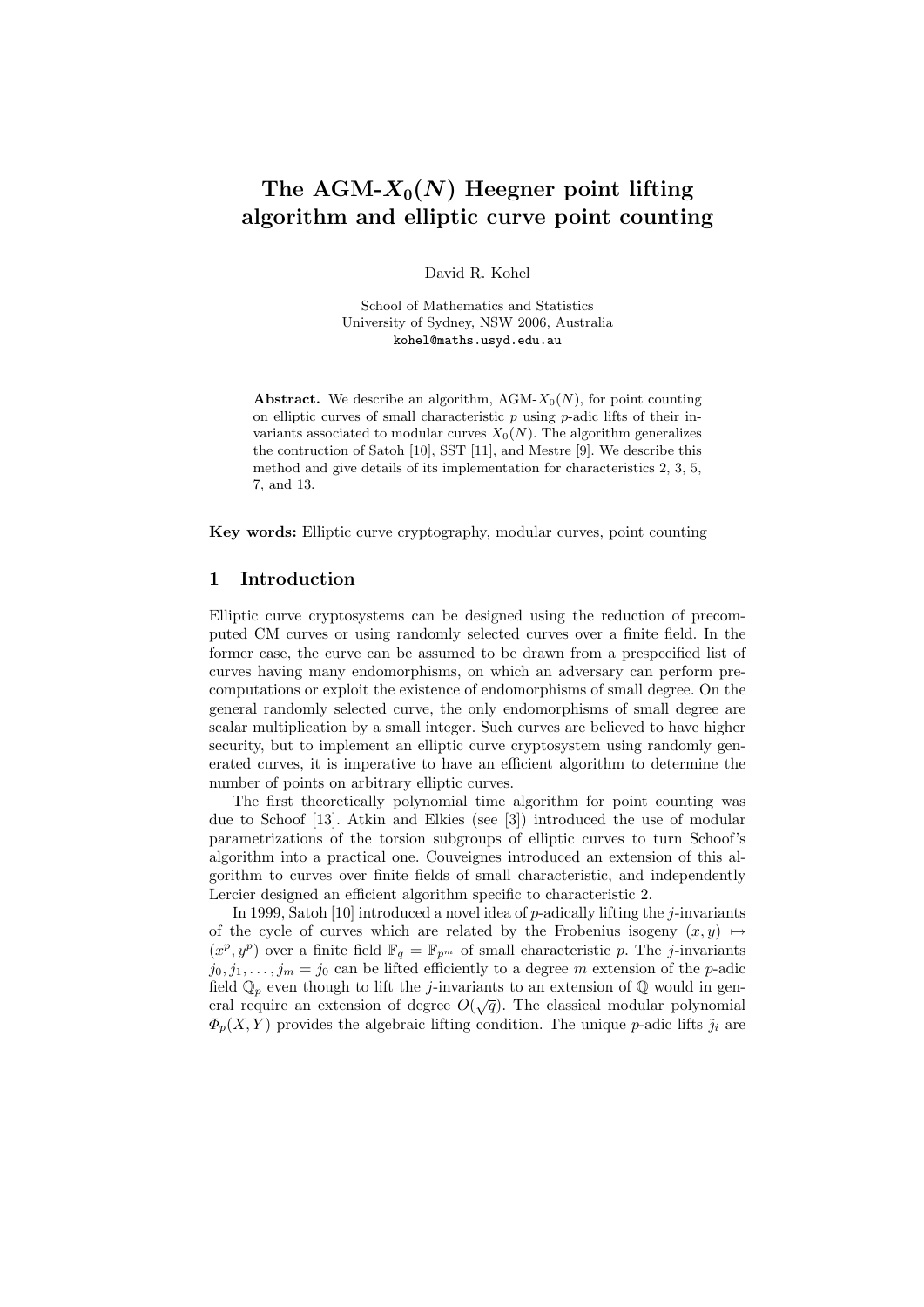those for which the equations  $\Phi_p(\tilde{j}_i, \tilde{j}_{i+1}) = 0$  continue to hold. This was followed by the exposition of extensions to characteristic 2 in [4] and [11]. Subsequently, in 2001, Mestre [9] introduced the use of the arithmetic–geometric mean, or AGM, to obtain elementary convergent recursion relations for the invariants of the p-adic lift of an elliptic curve.

In this work, we introduce a family of algorithms  $AGM-X_0(N)$  given by convergent p-adic recursions for determining the p-adic lifts of Heegner points on modular curves  $X_0(N)$ . Heegner points are special points on modular curves which correspond to exceptional elliptic curves with CM, and are invariants from which we can "read off" the data for the trace of Frobenius, determining its number of points over  $\mathbb{F}_q$ . Specifically, we describe how the univariate version of Mestre's method as described in Gaudry [5] and Satoh [12] relates to the AGM- $X_0(8)$ , and present essentially new generalizations AGM- $X_0(2)$ , AGM- $X_0(4)$ , and AGM- $X_0(16)$  which apply to point counting on elliptic curves in characteristic 2. In general this method is applicable to point counting on elliptic curves of any small characteristic  $p$ , with complete details described here for characteristics 2, 3, 5, 7, and 13.

The present work creates a general framework for point counting on elliptic curves over fields of small characteristic. While the AGM point counting method for even characteristic fields had outpaced comparable algorithms for curves over fields of other small characteristics, as well as the SEA for prime fields, the present  $AGM-X_0(N)$  variants of the algorithm place all small characteristic base fields on an equal footing. Exploitation of the AGM for cryptographic constructions or any potential cryptanalytic attacks should therefore extend naturally to any small characteristic base field. The main elliptic curve standards admit only extensions of the binary field or large prime fields, but the omission of odd characteristic extension fields is not based on security considerations. Cryptographic standards for odd characteristic extension fields have been proposed [6], in part to permit efficient software implementations of curves over medium-sized characteristic [1]. A generic framework for odd characteristic extension fields also applies to fields of small characteristic, and makes it imperative to advance the theory of applicable algorithms and cryptographic characteristics of elliptic curves over arbitrary finite fields.

### 2 Modular curves and parametrizations

A modular curve  $X_0(N)$  parametrizes elliptic curves together with some cyclic N-torsion subgroup. The simplest case is the modular curve  $X_0(1)$  which classifies elliptic curves up to isomorphism via their  $j$ -invariants. Associated to any j other than 0 or  $12^3$ , we can write down a curve

$$
E: y^2 + xy = x^3 - \frac{36}{j - 12^3}x - \frac{1}{j - 12^3}
$$

with associated invariant j. The curve  $X_0(1)$  is identified with the line of jvalues, each point corresponding to the class of curves with invariant  $j$ . The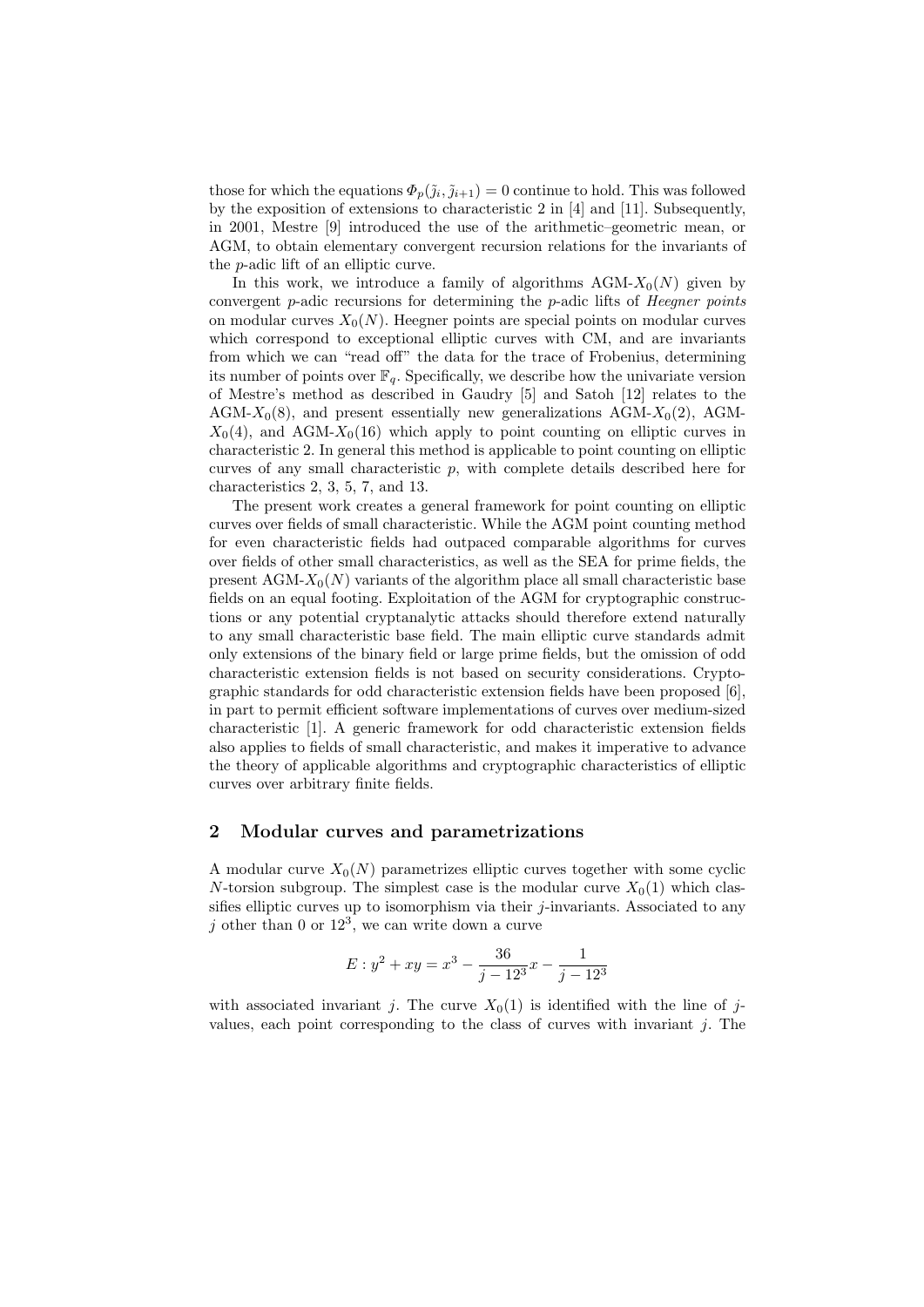next simplest case is the curve  $X_0(2)$ , which is described by a function  $s_1$ , and which classifies an elliptic curve together with a 2-torsion subgroup.

$$
E_1: y^2 + xy = x^3 - 128s_1x^2 - \frac{36s_1}{64s_1 + 1}x + \frac{512s_1^2 - s_1}{64s_1 + 1}.
$$

The j-invariant of this curve is  $j = (256s_1 + 1)^3/s_1$  and the 2-torsion subgroup is specified by  $P = (-1/4, 1/8)$ . The quotient of the curve  $E_1$  by this group gives a new curve

$$
F_1: y^2 + xy = x^3 - 128s_1x^2 - \frac{327680s_1^2 + 3136s_1 + 5}{16(64s_1 + 1)}x + \frac{(512s_1 + 1)(262144s_1^2 + 1984s_1 + 3)}{64(64s_1 + 1)},
$$

with *j*-invariant  $(16s_1 + 1)^3 / s_1^2$ . If we try to put the curve  $F_1$  into the form

$$
E_2: y^2 + xy = x^3 - 128s_2x^2 - \frac{36s_2}{64s_2 + 1}x + \frac{512s_2^2 - s_2}{64s_2 + 1}.
$$

for some  $s_2$ , then we necessarily have an equality of their j-invariants

$$
j(F_1) = (16s_1 + 1)^3 / s_1^2 = (256s_2 + 1)^3 / s_2 = j(E_2),
$$

which gives rise to an relation  $s_1^2 - 4096s_1s_2^2 - 48s_1s_2 - s_2 = 0$  between the s-invariants on  $E_1$  and  $E_2$ , where we discard the trivial factor 4096s<sub>1</sub>s<sub>2</sub> − 1, determining the parametrized dual isogeny

$$
E_1 \xrightarrow{\phi} E_1/\langle (0,0) \rangle = F_1
$$
  
\n
$$
\cong \uparrow
$$
  
\n
$$
F_2 = E_2/\langle (0,0) \rangle \xleftarrow{\hat{\phi}} E_2.
$$

For the former equation, the resulting composition  $\phi_1 : E_1 \to F_1 \cong E_2$ , which may only exist over a quadratic extension of the field generated by  $s_1$  and  $s_2$ , can be shown to induce the pullback  $\phi_1^* \omega_2 = \pi(s_1, s_2) \omega_1$  where

$$
\pi(s_1,s_2)=2\left(\frac{(256s_1+1)(512s_2(64s_2+1)-8s_1+1)}{(256s_2+1)(-256s_2(256s_2+1)+16s_1+1)}\right)^{1/2},
$$

and where  $\omega_1$  and  $\omega_2$  are the invariant differentials  $dx/2y$  on the respective curves  $E_1$  and  $E_2$ . Since the reduction of the relation between the s-invariants of the curves  $E_1$  and  $E_2$  gives  $s_2 \equiv s_1^2 \mod 2$ , and the kernel is defined by to be those points  $(x, y)$  for which  $4x - 1 \equiv 0$ , we conclude that  $\phi_1$  defines a parametrized lift of the Frobenius isogeny.

The isogeny  $\phi_1$  can be extended similarly by an isogeny  $\phi_2$ ,

$$
E_1 \longrightarrow F_1 \cong E_2 \longrightarrow F_2 \cong E_3 \longrightarrow \cdots
$$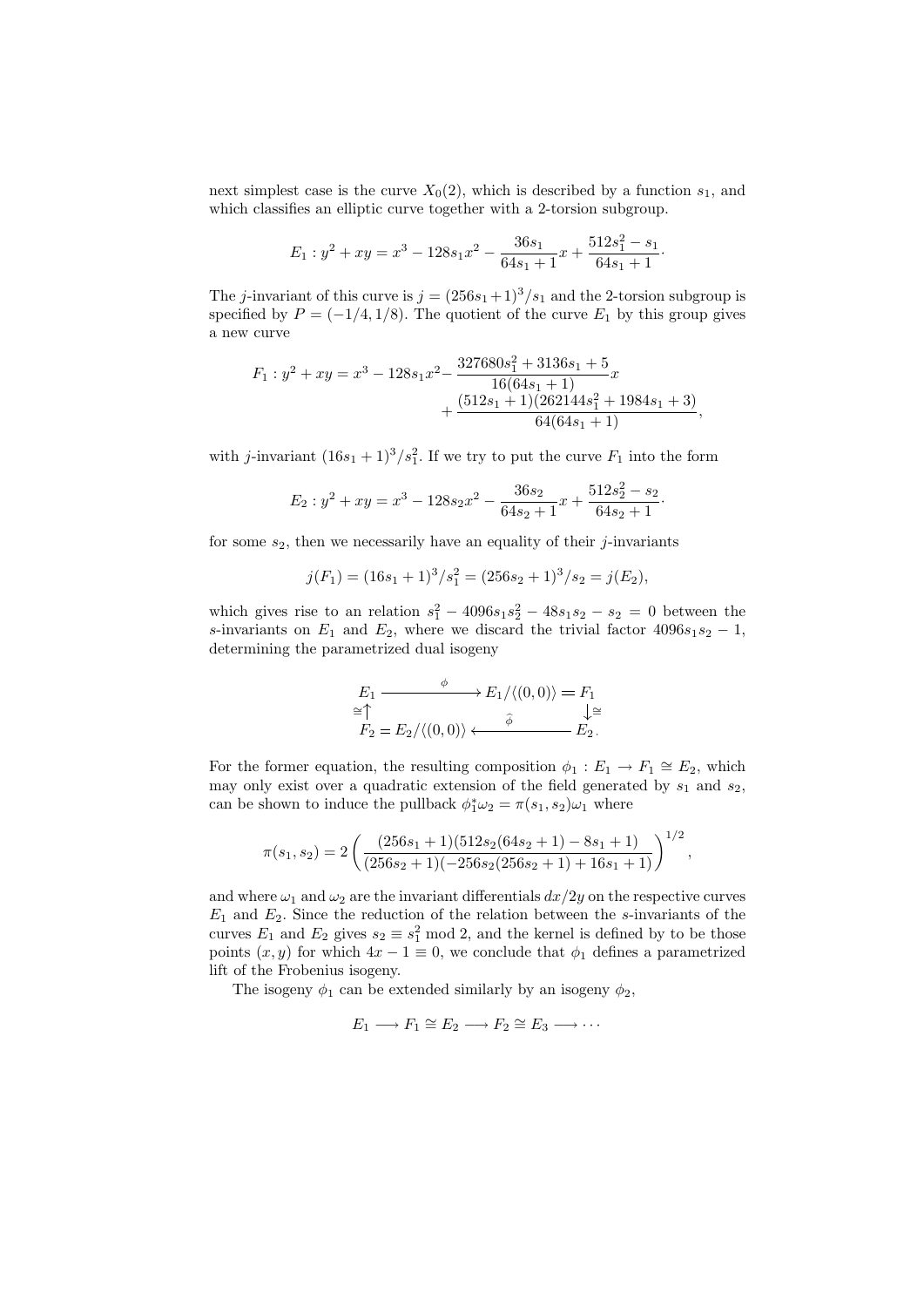and the corresponding cycle of invariants  $s_1, s_2, \ldots, s_m$ , linked by a chain of isogeny relations, the product of the  $\pi_i = \pi(s_i, s_{i+1})$  determines the action of Frobenius on the space of differentials of  $E_1$  and we can read off its trace, which determines the number of points on the curve. This is the basis of the algorithm of Satoh [10] using the *j*-invariant and the algorithm of Mestre  $[9]$  using modular parametrizations of elliptic curves by the curve  $X_0(8)$ . The above example provides the equations necessary to use the curve  $X_0(2)$  in an analogous manner.

### 2.1 Modular correspondences

The equation  $\Phi(s_1, s_2) = s_1^2 - 4096s_1s_2^2 - 48s_1s_2 - s_2 = 0$ , derived in the previous section, is an example of a modular correspondence. The function s on  $X_0(2)$ generates the function field, and the relation between  $s_1$  and  $s_2$  determines the image of the modular curve  $X_0(4)$  in the product  $X_0(2) \times X_0(2)$ .

At a high level we extend this construction as follows. A point on a modular curve  $X_0(N)$  corresponds to the isomorphism class of a point  $(E, G)$ , where E is an elliptic curve and G is a subgroup isomorphic to  $\mathbb{Z}/N\mathbb{Z}$ . For any such pair  $(E, G)$  we may associate the quotient curve  $F = E/G$  together with the quotient isogeny  $\phi : E \to F$ . Conversely, to any isogeny  $\phi : E \to F$  with cyclic kernel of order N, we can associate the pair  $(E, \text{ker}(\phi))$ . We say that a map of curves  $X_0(pN) \to X_0(N) \times X_0(N)$  is an oriented modular correspondence if the image of each point representing a pair  $(E, G)$  maps to  $((E_1, G_1), (E_2, G_2))$ where  $E_1 = E$  and  $G_1$  is the unique subgroup of index p in G, and where  $E_2 = E/H$  and  $G_2 = G/H$ , where H is the unique subgroup of order p. Since the composition

$$
\phi: E = E_1 \rightarrow E_2 \rightarrow E_2/G_2 = E/G,
$$

recovers the pair  $(E, G)$ , one considers the point  $(E_2, G_2)$  as an extension of the degree N isogeny  $\phi_1 : E_1 \to E_1/G_1$  determined by  $(E_1, G_1)$  to the isogeny of degree pN determined by  $(E, G)$ . When the curve  $X_0(N)$  has genus zero, there exists a single function  $x$  which generates its function field, and the correspondence can be expressed as a binary equation  $\Phi(x, y) = 0$  in  $X_0(N) \times X_0(N)$ cutting out  $X_0(pN)$  inside of the product.

At a more basic level, the construction is determined as follows. Let  $x = x(q)$ be a suitable modular function generating the function field of a genus zero curve  $X_0(N)$ , represented as a power series. Then  $y = x(q^p)$  is a modular function on  $X_0(pN)$ , and an algebraic relation  $\Phi(x, y) = 0$  determines an oriented modular correspondence as above. The application of modular correspondences to the lifting problem for elliptic curves is based on the following theorem.

**Theorem 1.** Let p be a prime dividing N and let  $\Phi(x, y) = 0$  be the equation defining an oriented modular correspondence  $X_0(pN) \to X_0(N) \times X_0(N)$  on a modular curve  $X_0(N)$  of genus zero such that  $\Phi(x,y) \equiv y^p - x \mod p$ . Let  $x_1, x_2, \ldots, x_m, x_{m+1} = x_1$  be a sequence of  $m > 2$  distinct algebraic integers in some unramified extension of  $\mathbb{Q}_p$  such that  $\Phi(x_i, x_{i+1}) = 0$ . Then the  $x_i$  form a Galois conjugacy class of invariants of CM curves.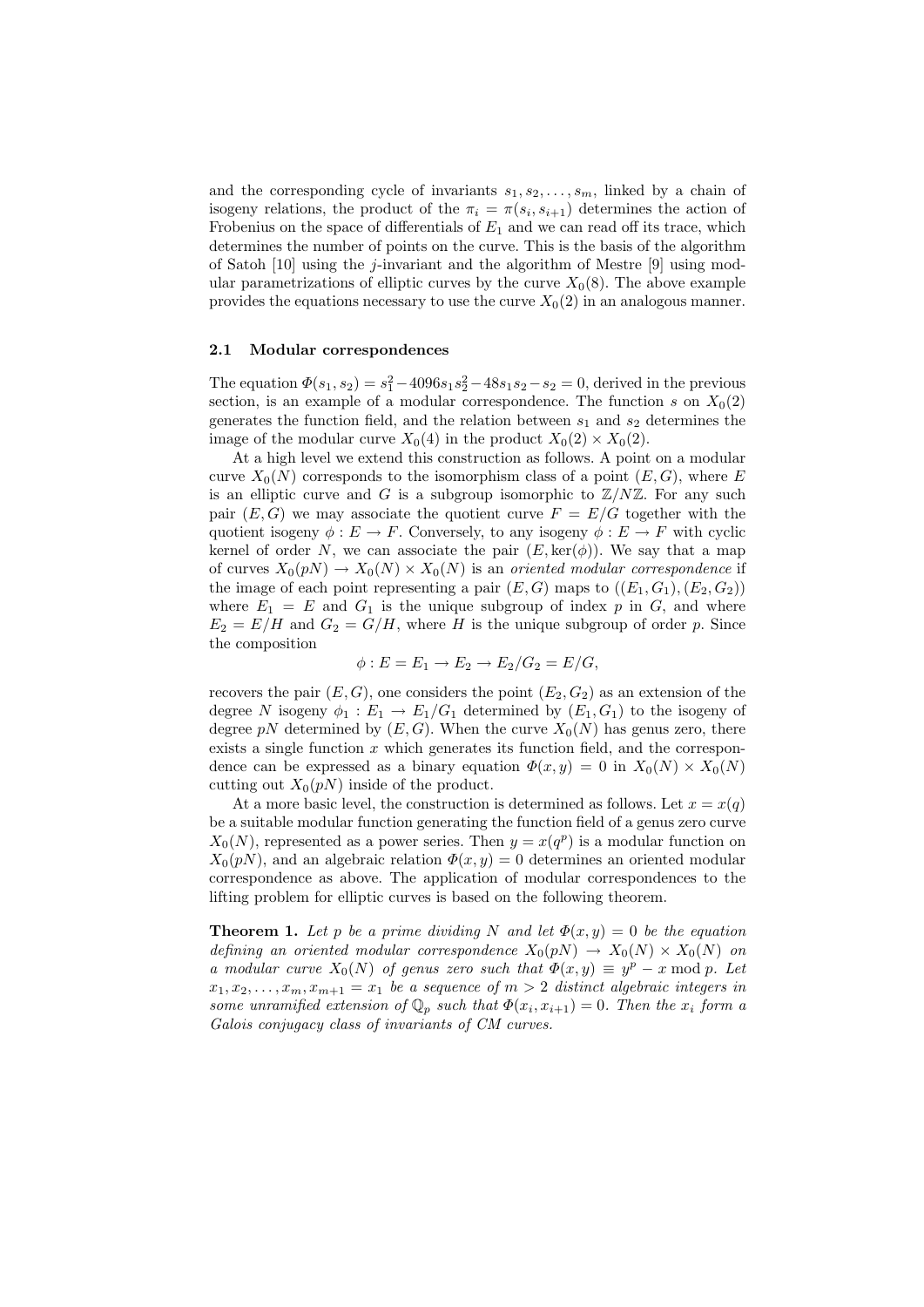The above theorem describes the relation between cycles of points on modular curves and CM curves. A sequence of points satisfying the conditions of the theorem are examples of *Heegner points* on  $X_0(N)$ . After an initial precomputation to determine the equations as presented in this article, it is sufficient to dispense with the elliptic curves and compute only with their modular invariants. The defining functions and relations for the family determine the particular algorithm AGM- $X_0(N)$  to be used for p-adic lifting. Each is denoted according to the modular curve  $X_0(N)$  on which we lift points. In each instance we have an initial condition of the form  $x_1 \equiv 1/j \mod p$  and a recursion for computing the function  $x_{i+1}$  in terms of  $x_i$ , which arises from the correspondence  $X_0(2N) \to X_0(N) \times X_0(N)$  given by the equations  $\Phi(x_i, x_{i+1}) = 0$  as below.

$$
\frac{X_0(2) : s_1^2 - 16(256s_2 + 3)s_1s_2 - s_2 = 0}{X_0(4) : t_1^2 - 16(16t_1t_2 + t_1 + t_2)t_2 - t_2 = 0}, \qquad \frac{X_0(8) : u_1^2(4u_2 + 1)^2 - u_2 = 0}{X_0(16) : v_1^2(4v_2^2 + 1) - v_2 = 0}.
$$

The relations between the above functions are given by the identities

$$
j_1 = (256s_1 + 1)^3/s_1,
$$
  $t_1 = u_1/(-4u_1^2 + 1),$   
\n $s_1 = t_1(16t_1 + 1),$   $u_1 = v_1/(1 + 4v_1^2).$ 

Each function can be expressed in terms of the classical modular functions from which their relations were derived.

Families of p-adic liftings exist for odd characteristic, and in particular, when the genus of  $X_0(N)$  is zero <sup>1</sup> we obtain a simple relation for the correspondence  $X_0(pN) \to X_0(N) \times X_0(N)$ . For instance, if  $p=3$  and N is 3 or 9 we give the correspondences defining algorithms AGM- $X_0(3)$  and AGM- $X_0(9)$  below.

$$
\frac{X_0(3): s_1^3 - 9(59049s_1s_2^2 + 2916s_1s_2 + 81s_2 + 30s_1 + 4)s_1s_2 - s_2 = 0}{X_0(9): t_1^3 - 9((27t_1^2 + 9t_1 + 1)(3t_2 + 1)t_2 + (3t_1 + 1)t_1)t_2 - t_2 = 0}
$$

The relations between these functions and the *j*-invariant is given by the equations:

$$
j_1 = (27s_1 + 1)(243s_1 + 1)^3/s_1,
$$
  

$$
s_1 = (27t_1^2 + 9t_1 + 1)t_1.
$$

### 2.2 Power series developments

Each of the selected functions are p-adically convergent away from the supersingular point  $j_1 = 0 \mod p$  when  $p = 2$  or 3. The equations of the form  $\Phi(x_i, x_{i+1}) = 0$  allow us to find a general solution for  $x_{i+1}$  as a power series

<sup>&</sup>lt;sup>1</sup> The genus of  $X_0(N)$  is zero if and only if N is one of the values 1, 2, 3, 4, 5, 6, 7, 8, 9, 10, 12, 13, 16, 18, or 25. In this case, there exists a single function which parametrizes  $X_0(N)$ . In the general case we would need multiple functions and the polynomial relations they satisfy. Here we will only be interested in the subset of these  $N$  which are powers of the characteristic  $p$ .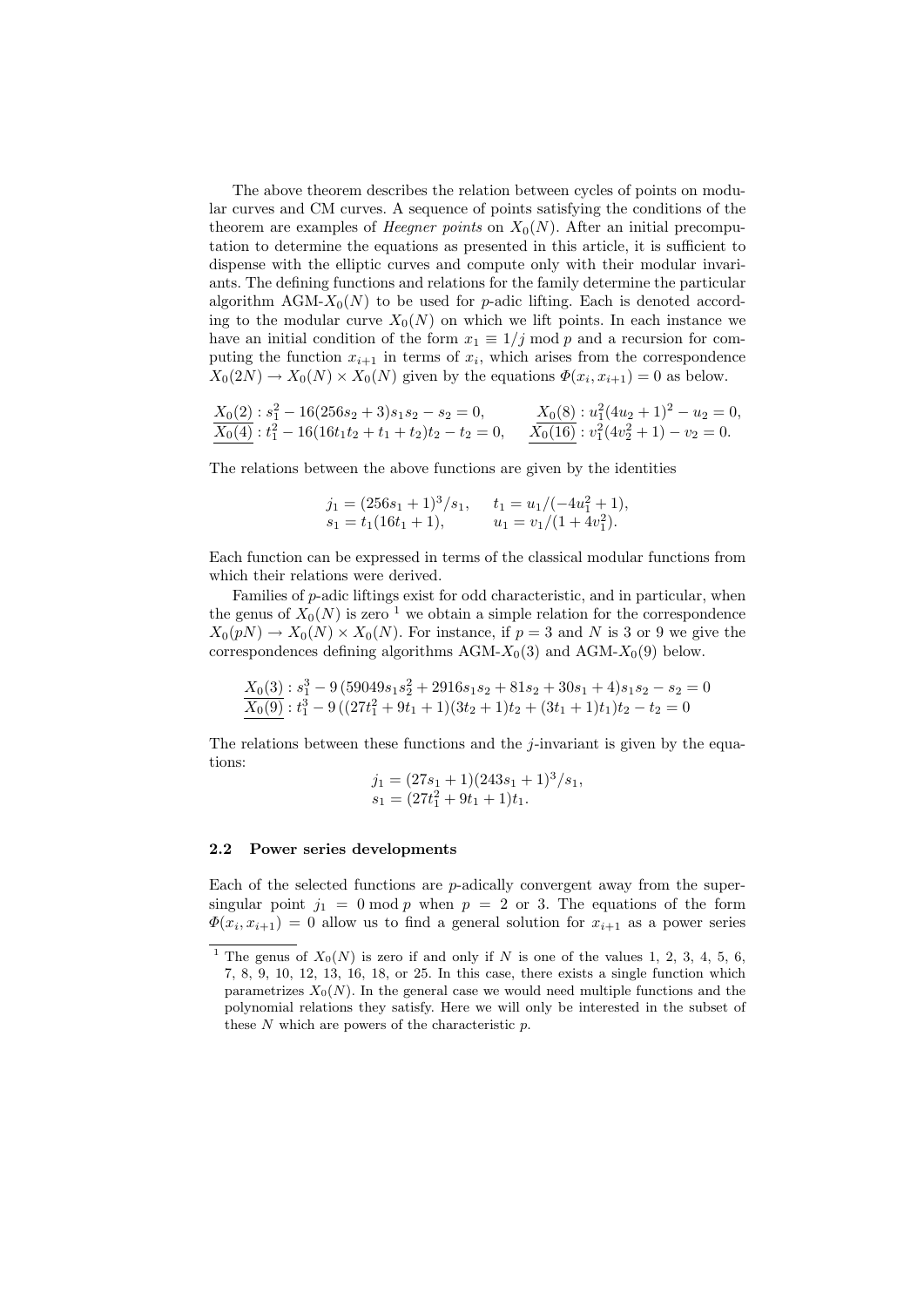in  $x_i$ . We note that for all functions given above,  $j_1^{-1}$  is an initial approximation to the *p*-adic value of  $x_1$ .

$$
\begin{aligned} &\frac{X_0(2)}{s_{i+1}} = \frac{2}{s_i^2} - 48s_i^3 + 2304s_i^4 - 114688s_i^5 + 5898240s_i^6 + \cdots \\ & = s_i^2(1 - 48s_i)(1 + 2304s_i^2)(1 - 4096s_i^3)(1 + 5701632s_i^4) \cdots \\ &\frac{X_0(4)}{t_{i+1}} = t_i^2 - 16t_i^3 + 240t_i^4 - 3584t_i^5 + 53760t_i^6 - 811008t_i^7 + \cdots \\ & = t_i^2(1 - 16(t_i - 15t_i^2))(1 - 3584(t_i^3 + t_i^4))(1 + 13029376s_i^6)(1 - 8192s_i^5) \cdots \\ &\frac{X_0(8)}{u_{i+1}} = u_i^2 + 8u_i^4 + 80u_i^6 + 896u_i^8 + 10752u_i^{10} + 135168u_i^{12} + \cdots \\ & = u_i^2(1 + 8u_i^2)(1 + 80u_i^4)(1 + 256u_i^6)(1 + 8704u_i^8) \cdots \\ &\frac{X_0(16)}{v_{i+1}} = v_i^2 + 4v_i^6 + 32v_i^{10} + 320v_i^{14} + 3584v_i^{18} + 43008t_i^{22} + \cdots \\ & = v_i^2(1 + 4v_i^4)(1 + 32v_i^8)(1 + 192v_i^{12})(1 + 2816v_i^{16})(1 + 25600v_i^{20}) \cdots \end{aligned}
$$

Similarly the first few classes of algorithms on  $X_0(3^n)$  give rise to the following p-adic analytic recursions.

$$
\begin{aligned} &\frac{X_0(3)}{s_{i+1}} = s_i^3 - 36s_i^4 + 1026s_i^5 - 27216s_i^6 + 702027s_i^7 - 17898408s_i^8 + \cdots \\ &= s_i^3(1 - 36s_i)(1 + 1026s_i^2)(1 + 9720s_i^3) \\ &= s_i^3(1 - 36s_i)(1 + 1026s_i^2)(1 + 9720s_i^3) \\ &\qquad \qquad (1 + 1051947s_i^4)(1 + 9998964s_i^5 + 93927276s_i^6) \cdots \\ &\frac{X_0(9)}{t_{i+1}} = t_i^3 - 9t_i^4 + 54t_i^5 - 252t_i^6 + 891t_i^7 - 1701t_i^8 - 6426t_i^9 + \cdots \\ &= t_i^3(1 - 9t_i - 252t_i^3)(1 + 54t_i^2 + 649674t_i^6)(1 + 5265t_i^4) \\ &\qquad \qquad (1 + 486t_i^3 + 33048t_i^5 + 2925234t_i^7 + 98492517t_i^9) \cdots \end{aligned}
$$

The above power series give explicit convergent series for the action of the Frobenius automorphism on ordinary CM points on the modular curves  $X_0(p^n)$  for those particular values of  $p$  and  $n$ . The power product representations have the property that all but finitely many terms equal one to any fixed precision  $p^i$ . Note that the iteration  $x_i \mapsto x_{i+1}$  is of the form  $x_{i+1} = x_i^p f(x_i)$  for some power series  $f(x_i)$  in  $x_i$ , and that the p-th powering gains relative precision. Thus in the initial phase we iterate the initial terms of the power product representation mod  $p^i$  to lift an approximation to the CM point as described in Table 1.

#### 2.3 Action of Verschiebung

In order to apply the Heegner point constructions to the determination of the trace of Frobenius, we need to pullback of Frobenius between the differentials of parametrized curves specified by a modular correspondence. In Table 2 below we give the value of this scalar action of Verschiebung, the dual to Frobenius, in the left hand column. Using the identity  $N(x_1) = N(x_2)$  for any Galois conjugates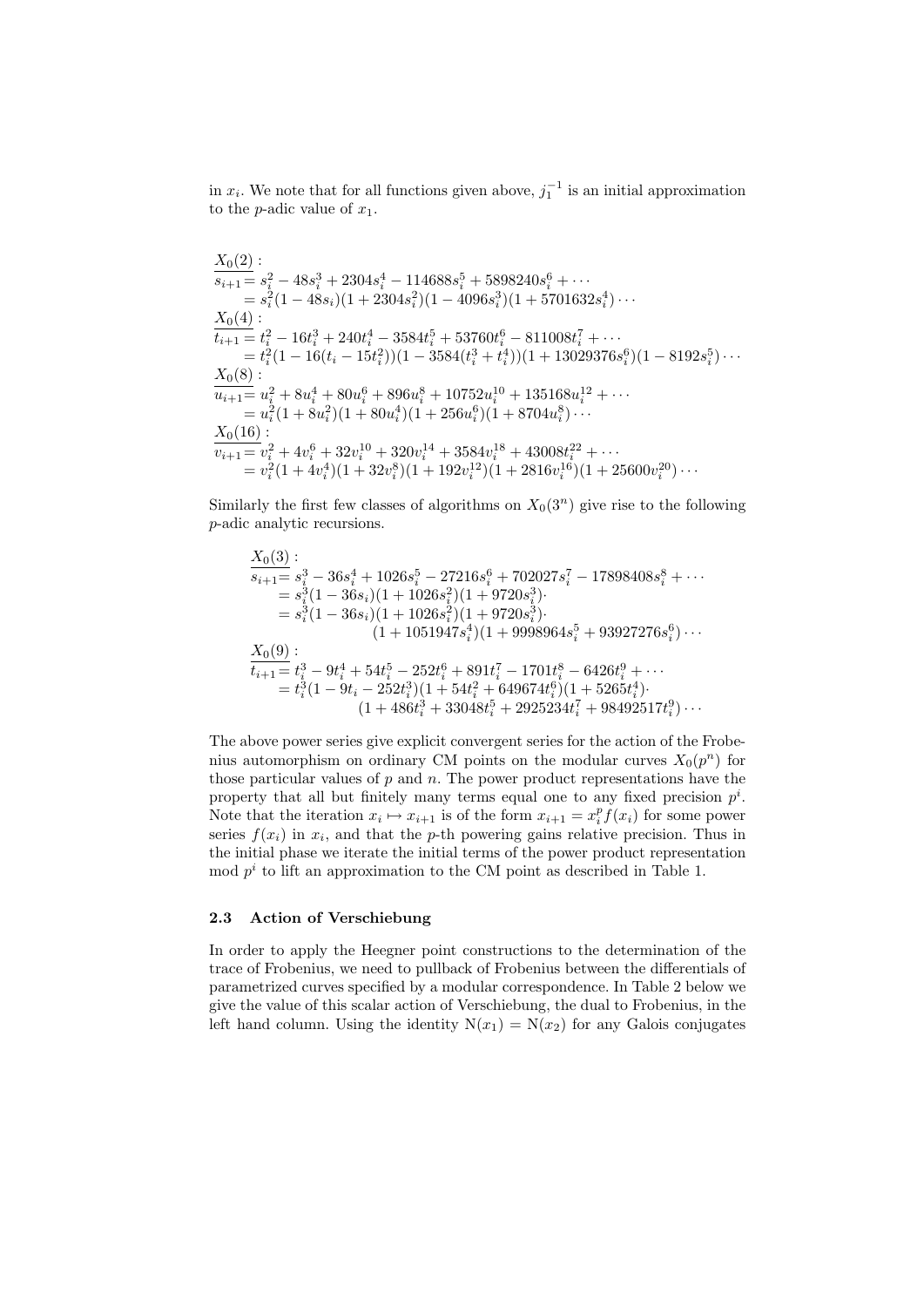*Input:* The modular polynomial  $\Phi(x, y)$ ; the precomputed product decomposition for the analytic power series  $y(x) = x^{p} f_1(x) f_2(x) \cdots$  such that  $\Phi(x, y(x)) = 0$ and  $f_i(x) \equiv 1 \mod p^i$ ; a finite field element  $x_0$  such that  $\Phi(x_0, x_0^p) = 0$ ; and a target precision w.

Output: An unramified p-adic lift  $x_1$  of a Galois conjugate of  $x_0$  such that  $(x_1, x_1^{\sigma})$  is a zero of  $\Phi$  to precision  $p^w$ .

Set  $x_1$  to be any *p*-adic lift of  $x_0$ . for  $(1 \leq k \leq w-1)$  {  $(x \leq k \leq w-1)$  {<br>  $x_1 = x_1^p \prod_{i=1}^k f_i(x_1) \text{ mod } p^{k+1}$ } return  $x_1$ 

 $x_1$  and  $x_2$ , we are able to simplify the expressions by eliminating terms whose norm reduces to 1. In the final column we indicate with a 1 or 2 whether the expression is for the Verschiebung itself, or its square. In the latter case, we must extract a square root in the course of computing the norm.

| Table 2. Modular Action of Verschiebung |
|-----------------------------------------|
|-----------------------------------------|

| $X_0(2):$                 | $m$ -th power of Verschiebung                                                                                                                          | Norm-equivalent expression | $\boldsymbol{m}$ |
|---------------------------|--------------------------------------------------------------------------------------------------------------------------------------------------------|----------------------------|------------------|
|                           | $\frac{(256s_2+1)(-256s_2(256s_2+1)+16s_1+1)}{(-256s_2(256s_2+1)+16s_1+1)}$ 2<br>$\frac{(256s_1+1)(512s_2(64s_2+1)-8s_1+1)}{(512s_2(64s_2+1)-8s_1+1)}$ |                            |                  |
| $X_0(4):$                 | $32t_2+1$                                                                                                                                              | $\frac{32t_1+1}{8t_1+1}$   | 2                |
| $\frac{X_0(8)}{X_0(8)}$ : | $8t_1 + 1$                                                                                                                                             |                            |                  |
|                           | $(-4u_1+1)(4u_2+1)$<br>$\overline{4u_2-1}$                                                                                                             | $1 + 4u_1$                 | 1                |
| $X_0(16):$                | $\frac{(-4v_1^2+1)(4v_2^2+1)}{4v_2^2-1}$                                                                                                               | $1+4v_1^2$                 | 1                |
| $X_0(3):$                 | $\frac{(3s_1+1)(-19683s_1^2-486s_1+1)}{(243s_1+1)(-27s_1^2+18s_1+1)}$                                                                                  |                            | $\mathfrak{D}$   |
| $X_0(9):$                 |                                                                                                                                                        |                            |                  |
|                           | $(34. + 1)(27t^2 + 1)$ $(242(81(27t^2 + 0t - 1)^2t^2 + 2(27t^2 + 0t - 1)t - 1)$                                                                        |                            |                  |

$$
\frac{(3t_1+1)(27t_1^2+1)(-243(81(27t_1^2+9t_1+1)^2t_1^2+2(27t_1^2+9t_1+1)t_1+1)}{(-27t_1^2+1)(243(27t_1^2+9t_1+1)t_1+1)(729t_1^4+486t_1^3+162t_1^2+18t_1+1)}
$$
 2

# 3 Algorithm and performance

In order to construct the initial lifting of a finite field element to a  $p$ -adic element with precision w, we make use of the power series for  $x_{i+1}$  in terms of  $x_i$  as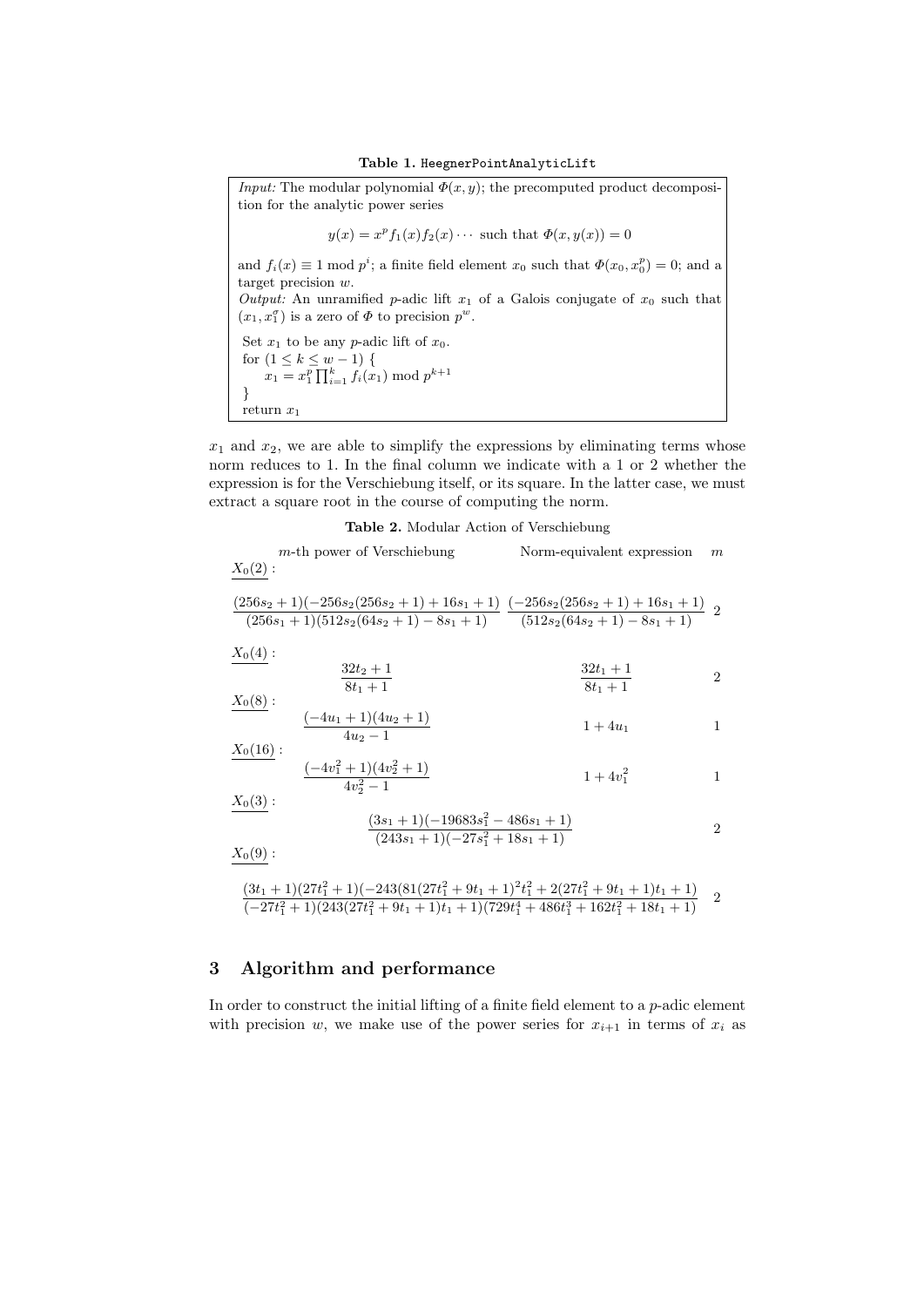described in Table 1. Since the power series is approximated mod  $p$  by the congruence  $x_{i+1} \equiv x_i^p \mod p$ , each application of this *p*-adic analytic function gains one coefficient of precision.

The analytic method, using a precomputed power product representation of the Hensel lifting of the power series appears to be more efficient than a naive linear Hensel lifting to compute the canonical lift to a precision of one 32-bit computer word. This is in part explained by the observation that a significant number of steps of the  $f_i(x)$ 's are in fact equal to 1, and so can be omitted from the product. Finally, we note that this product expression structures the Hensel lifting to use only multiplications.

The second phase of the lifting mirrors Algorithm 1 of SST [11], expressed here in terms of the Frobenius automorphism  $\sigma$  rather than its inverse. The algorithm of SST refers to the classical modular polynomial  $\Phi_p(j_1, j_2)$  relating the  $j$ -invariants of two  $p$ -isogenous curves, but in fact applies in great generality <sup>2</sup> to find p-adic solutions to a bivariate polynomial  $\Phi(x, y)$  for which  $(x^p - y) | \Phi(x, y) \bmod p.$ 

Here we apply it to our modular correspondences  $\Phi(x, y)$  on the curves  $X_0(N)$ . We define  $\Phi_X(x, y)$  and  $\Phi_Y(x, y)$  be the derivatives with respect to the first and second variable, respectively, of the modular correspondence. The algorithm is given in Table 3.

Table 3. HeegnerPointBlockLift

*Input:* The modular polynomial  $\Phi$ , integers m and w, and a p-adic element x such that  $(x, x^{\sigma})$  is a zero of  $\Phi$  to precision  $p^{w}$ . Output: A lift of x such that  $(x, x^{\sigma})$  is a zero to precision  $p^{mw}$ .  $D_X = \Phi_X(x, x^{\sigma}) \bmod p^w$  $D_Y = \Phi_Y(x, x^{\sigma}) \bmod p^w$ for  $(1 \leq i \leq m)$  {  $R_x = (\Phi(x, x^{\sigma}) \text{ div } p^{iw}) \text{ mod } p^w$ for  $(1 \leq j \leq w)$  {  $\Delta_X = (R_x \mod p)^{1/p}$  lifted to precision  $p^w$  $R_x = (R_x + D_X \Delta_X + D_Y \Delta_X^{\sigma})/p$  $x \mathrel{+}= p^{iw+j} \Delta_X$ } } return  $x$ 

The final step is to make use of the precomputed form of the action Frobenius on the differentials for an elliptic curve parametrization by  $X_0(N)$ . This action will be a rational function  $\pi_1 = \pi(x_1)$  in the value  $x_1$  of the lifted point. The Frobenius endomorphism is the product of the Galois conjugate Frobenius isogenies, so the norm  $N(\pi_1)$  of this value gives the action of the Frobenius endomorphism on the differentials. Since the minimal polynomial  $X^2 - tX + q$  for this element it congruent to  $X(X - t)$  modulo q, we see that  $N(\pi_1)$  mod  $q \equiv 0$ 

<sup>2</sup> This observation was already used by Gaudry [5] in extending this algorithm to a modified AGM modular equation.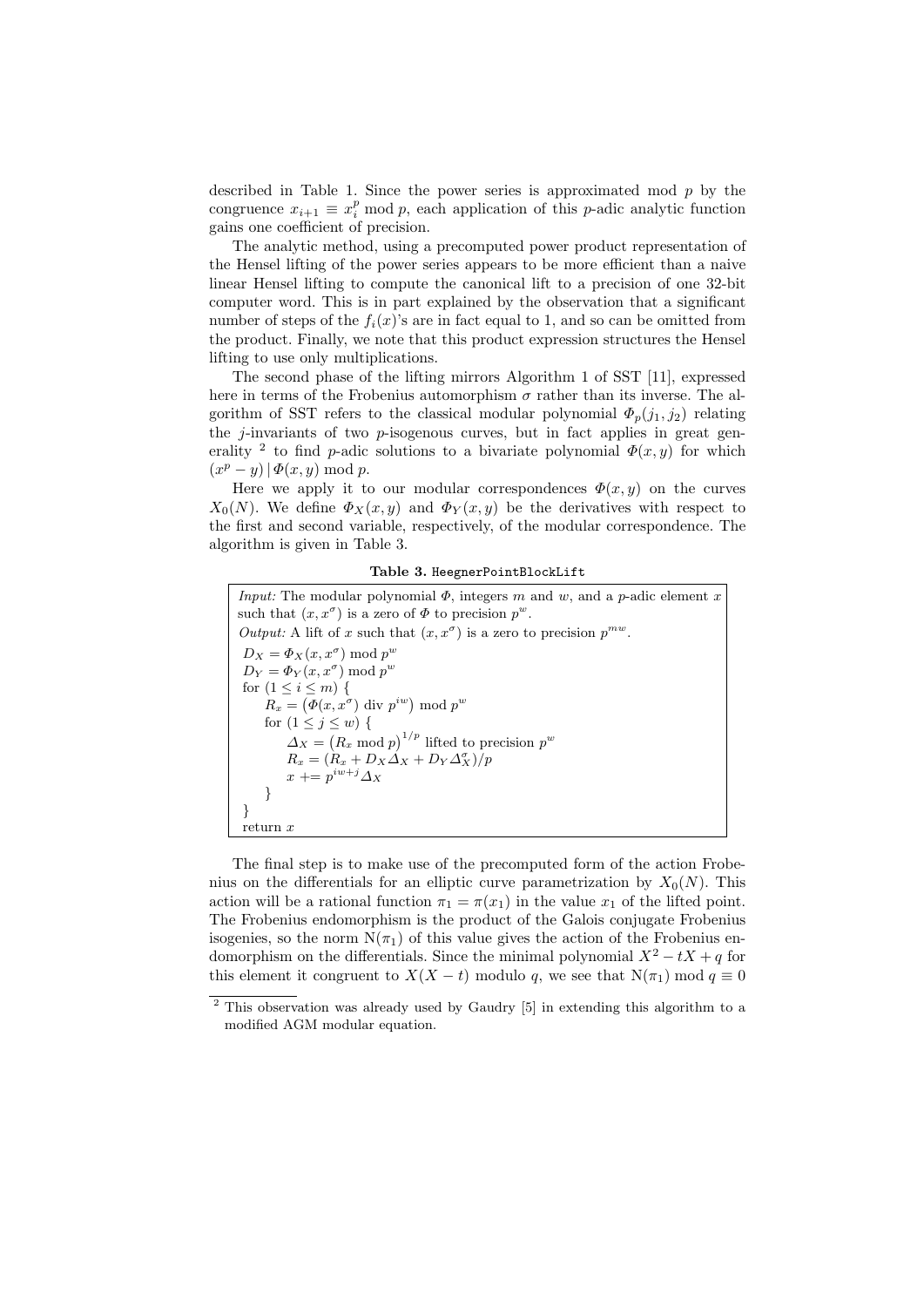and  $(q \text{ div } N(\pi_1)) \equiv t \mod q$ . In a now standard trick, the norm is computed using the identity  $N(\pi_1) = \exp(\text{Tr}(\log(\pi_1)))$ , using the efficiency of trace computation [11].

| $p = 2$ :  | $\,m$ | $\log_2(q)$ | $X_0(2)$            | $X_0(4)$ $X_0(8)$ $X_0(16)$ |                  |       |
|------------|-------|-------------|---------------------|-----------------------------|------------------|-------|
|            | 163   | 163.00      | $0.48\mathrm{s}$    | $0.46\mathrm{s}$            | 0.45s            | 0.55s |
|            |       | 193 193.00  | 0.61s               | 0.59s                       | 0.60s            | 0.72s |
|            |       | 239 239.00  | $0.91\mathrm{s}$    | $0.88\mathrm{s}$            | $0.91\mathrm{s}$ | 1.08s |
| $p = 3$ :  |       |             | $X_0(3)$            | $X_0(9)$                    |                  |       |
|            | 103   | 163.25      | $8.95\mathrm{s}$    | 10.8s                       |                  |       |
|            | 121   | 191.78      | 19.7s               | 19.8s                       |                  |       |
|            |       | 127 201.29  | 21.1s               | 21.2s                       |                  |       |
|            |       | 151 239.33  | 43.5s               | 46.6s                       |                  |       |
| $p = 5$ :  |       |             | $X_0(5)$            | $X_0(25)$                   |                  |       |
|            | 71    | 164.86      | 8.06s               | 8.75s                       |                  |       |
|            | 83    | 192.72      | 12.6s               | 13.5s                       |                  |       |
|            | 103   | 239.16      | 30.5s               | 30.9s                       |                  |       |
| $p = 7$ :  |       |             | $\overline{X_0}(7)$ |                             |                  |       |
|            | 59    | 165.63      | 5.13s               |                             |                  |       |
|            | 69    | 193.70      | 10.9s               |                             |                  |       |
|            | 71    | 199.32      | 11.3s               |                             |                  |       |
|            | 83    | 233.01      | 19.8s               |                             |                  |       |
|            | 85    | 238.63      | 21.6s               |                             |                  |       |
| $p = 13$ : |       |             | $X_0(13)$           |                             |                  |       |
|            | 43    | 159.12      | 4.18s               |                             |                  |       |
|            | 53    | 196.12      | 8.66s               |                             |                  |       |
|            | 61    | 225.73      | 14.3s               |                             |                  |       |
|            | 65    | 240.53      | 19.1s               |                             |                  |       |

**Table 4.** Timing Data for AGM- $X_0(N)$ 

An generic implementation [7] of the method in Magma [8] yields the following timing data of Table 4 on an 1.4GHz AMD machine. The algorithm makes use of the internal Magma implementation of an efficient Galois action on unramified cyclotomic extensions when  $p = 2$ , and otherwise falls back on Hensel lifting to determine Galois images when the residue characteristic is odd. The timings listed are independent of the one-time setup costs for initializing the *p*-adic lifing rings. Further specific optimizations for  $p = 2$  make this case comparatively faster than for odd residue characteristic.

# 4 Relations with other algorithms

The chosen model curve for  $X_0(8)$  is the equation  $u_1^2(4u_2 + 1)^2 = u_2$ , which has the property that its reduction modulo 2 takes the form  $u_1^2 = u_2$ , so that  $u_2$  is the Galois image of  $u_1$ . Over a field of characteristic zero, this equation becomes isomorphic to the equation arising in the "univariate" version of the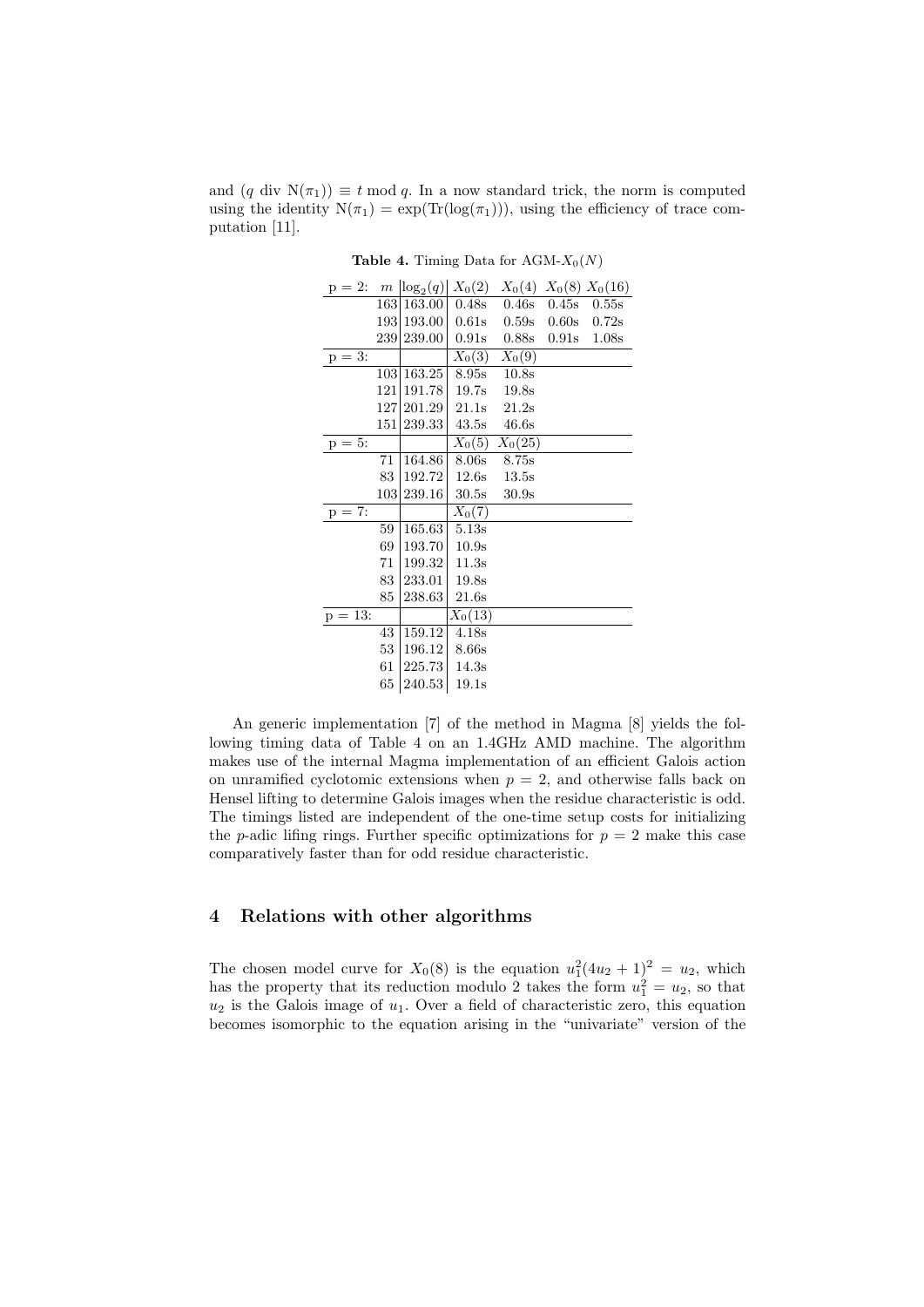AGM recursion  $4xy^2 = (x+1)^2$  via the change of variables<sup>3</sup>

$$
x = \frac{1 + 4u_1}{1 - 4u_1}
$$
 and  $y = \frac{1 + 4u_2}{1 - 4u_2}$ .

Thus the use of 2-adic Heegner point lifts on  $X_0(8)$  to determine the number of points on an elliptic curve over  $\mathbb{F}_{2^m}$  could fall under a purported patent application on the AGM point counting method.<sup>4</sup>

In contrast, the modular curves  $X_0(1)$ ,  $X_0(2)$ ,  $X_0(4)$ ,  $X_0(8)$ , or  $X_0(16)$  are nonisomorphic as moduli spaces, and only the modular correspondence for  $X_0(8)$ transforms by change of variables into the univariate AGM method. In fact if  $j$ is a root of the polynomial  $x^3 + x + 1$  in  $\mathbb{F}_2$ , then the canonical lift of j on  $X_0(1)$ is a root of the polynomial:

 $x^3 + 3491750x^2 - 5151296875x + 12771880859375.$ 

The original method of Satoh, extended to characteristic 2 as in [4] or [11] finds some 2-adic approximation to a root of this polynomial. In contrast, in terms of the functions s, t, u, and v, the minimal polynomials over  $\mathbb Q$  of a canonical lift are respectively:

$$
\begin{aligned} 2^{36}x^6 + 2^{25}83x^5 + 14351421440x^4 + 412493295x^3 + 3503765x^2 + 166x + 1, \\ 2^{24}x^6 + 2^{17}59x^5 + 1561856x^4 + 143007x^3 + 6101x^2 + 118x + 1, \\ 2^6x^6 + 2^417x^5 + 572x^4 + 203x^3 + 13x^2 + 2x + 1, \\ 2^3x^6 - 4x^5 + 18x^4 + 13x^3 + 9x^2 + 4x + 1. \end{aligned}
$$

The above polynomials are examples of class invariants obtained by modular correspondences on  $X_0(1)$ ,  $X_0(2)$ ,  $X_0(4)$ ,  $X_0(8)$ , and  $X_0(16)$ , the latter examples naturally generalizing the construction of Couveignes and Henocq [2] for  $X_0(1)$ .

## References

- 1. D. V. Bailey, C. Paar, Efficient arithmetic in finite field extensions with application in elliptic curve cryptography. J. Cryptology, 14 (2001), no. 3, 153–176.
- 2. J.-M. Couveignes and T. Henocq. Action of modular correspondences around CM points, Algorithmic Number Theory (ANTS V, Sydney), 234–243, Lecture Notes in Computer Science, 2369, Springer, Berlin, 2002.
- 3. N. Elkies. Elliptic and modular curves over finite fields and related computational issues, Computational perspectives on number theory (Chicago, IL, 1995), 21–76, AMS/IP Stud. Adv. Math., 7, Amer. Math. Soc., Providence, RI, 1998.

<sup>&</sup>lt;sup>3</sup> Gaudry [5] makes a similar change of variables  $x = 1/(1 + 8u)$  and  $y = 1/(1 + 8v)$ , from which he obtains the relation  $(u + 2v + 8uv)^2 + (4u + 1)v$ , having the similar property of giving rise to an equation  $u^2 = v$  between Galois conjugates modulo 2.

<sup>&</sup>lt;sup>4</sup> Note however that the U.S. patent application concerns the "non-converging AGM iteration" (refer to http://argote.ch), as in Mestre's original binary AGM recursion [9], as distinct from Satoh's prior algorithm, the subsequent published univariate AGM recursions, and the variants described herein.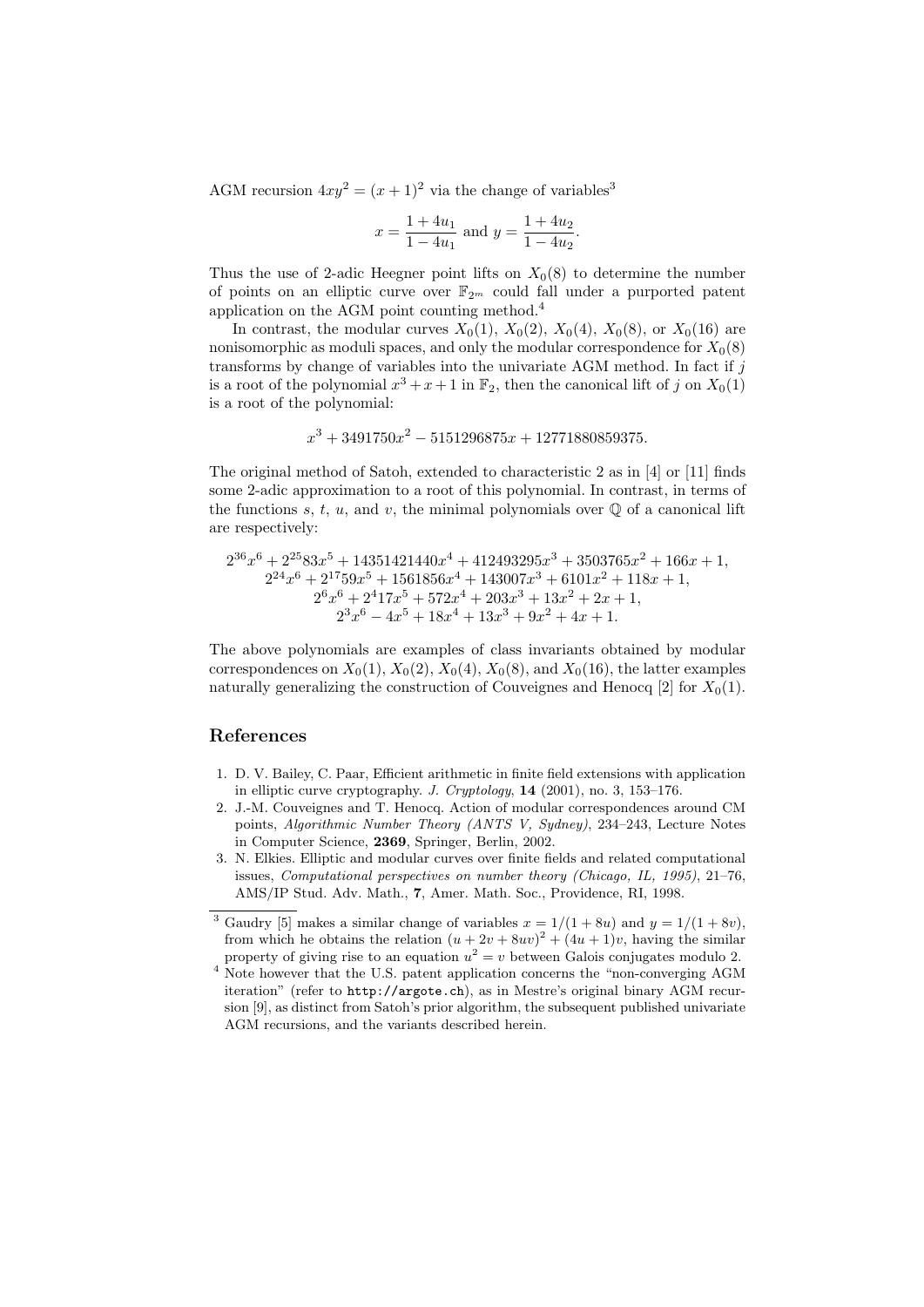- 4. M. Fouquet, P. Gaudry, and R. Harley. An extension of Satoh's algorithm and its implementation, J. Ramanujan Math. Soc., 15 (2000), 281–318.
- 5. P. Gaudry, A comparison and a combination of SST and AGM algorithms for counting points of elliptic curves in characteristic 2, Advances in Cryptology – ASIACRYPT 2002, 311–327, Lecture Notes in Computer Science, 2501, Springer, Berlin, 2002.
- 6. A. Kato, T. Kobayashi, and T. Saito. Use of the Odd Characteristic Extension Field in the Internet X.509 Public Key Infrastructure, PKIX Working Group, Internet Draft, http://www.ietf.org/internet-drafts/draft-kato- -pkix-ecc-oef-00.txt
- 7. D. Kohel, http://magma.maths.usyd.edu.au/~kohel/magma, 2003.
- 8. Magma Handbook, J. Cannon and W. Bosma, eds., http://magma.maths.usyd. edu.au/magma/htmlhelp/MAGMA.htm, 2003
- 9. J.-F. Mestre, Lettre `a Gaudry et Harley. http://www.math.jussieu/~mestre, 2001.
- 10. T. Satoh. The canonical lift of an ordinary elliptic curve over a finite field and its point counting. J. Ramanujan Math. Soc. 15 (2000), no. 4, 247–270.
- 11. T. Satoh, B. Skjernaa, and Y. Taguchi. Fast computation of canonical lifts of elliptic curves and its application to point counting, Finite Fields Appl. 9 (2003), no. 1, 89–101.
- 12. T. Satoh. On p-adic point counting algorithms for elliptic curves over finite fields, Algorithmic number theory (ANTS V, Sydney), 43–66, Lecture Notes in Computer Science, 2369, Springer, Berlin, 2002,
- 13. R. Schoof. Elliptic curves over finite fields and the computation of square roots mod p. Math. Comput. 44 (1985) 483–494.

# 5 Appendix of equations of higher level

In this appendix we give the equations for the modular correspondences and action of Verschiebung necessary to implement the AGM- $X_0(N)$  for  $N = 5, 25,$ 7, and 13. The modular correspondences on  $X_0(5)$ ,  $X_0(25)$ ,  $X_0(7)$ , and  $X_0(13)$ with respect to a degree one function on the curve are as follows.

$$
\begin{array}{l} \frac{X_{0}(5):}{s_{1}^{5}-244140625s_{1}^{4}s_{2}^{5}-58593750s_{1}^{4}s_{2}^{4}-4921875s_{1}^{4}s_{2}^{3}-162500s_{1}^{4}s_{2}^{2}}\\ \quad-1575s_{1}^{4}s_{2}-1953125s_{1}^{3}s_{2}^{4}-468750s_{1}^{3}s_{2}^{3}-39375s_{1}^{3}s_{2}^{2}-1300s_{1}^{3}s_{2}\\ \quad-15625s_{1}^{2}s_{2}^{3}-3750s_{1}^{2}s_{2}^{2}-315s_{1}^{2}s_{2}-125s_{1}s_{2}^{2}-30s_{1}s_{2}-s_{2}=0\\ \end{array}
$$

 $X_0(25)$ :

$$
\begin{array}{l} t_1^5-625 t_1^4 t_2^5-625 t_1^4 t_2^4-375 t_1^4 t_2^3-125 t_1^4 t_2^2-25 t_1^4 t_2-625 t_1^3 t_2^5-625 t_1^3 t_2^4\\ -375 t_1^3 t_2^3-125 t_1^3 t_2^2-25 t_1^3 t_2-375 t_1^2 t_2^5-375 t_1^2 t_2^4-225 t_1^2 t_2^3-75 t_1^2 t_2^2\\ -15 t_1^2 t_2-125 t_1 t_2^5-125 t_1 t_2^4-75 t_1 t_2^3-25 t_1 t_2^2-5 t_1 t_2-25 t_2^5-25 t_2^4\\ -15 t_2^3-5 t_2^2-t_2=0\end{array}
$$

The functions s on  $X_0(5)$  and t on  $X_0(25)$  are linked by the relation

$$
s = 25t^5 + 25t^4 + 15t^3 + 5t^2 + t.
$$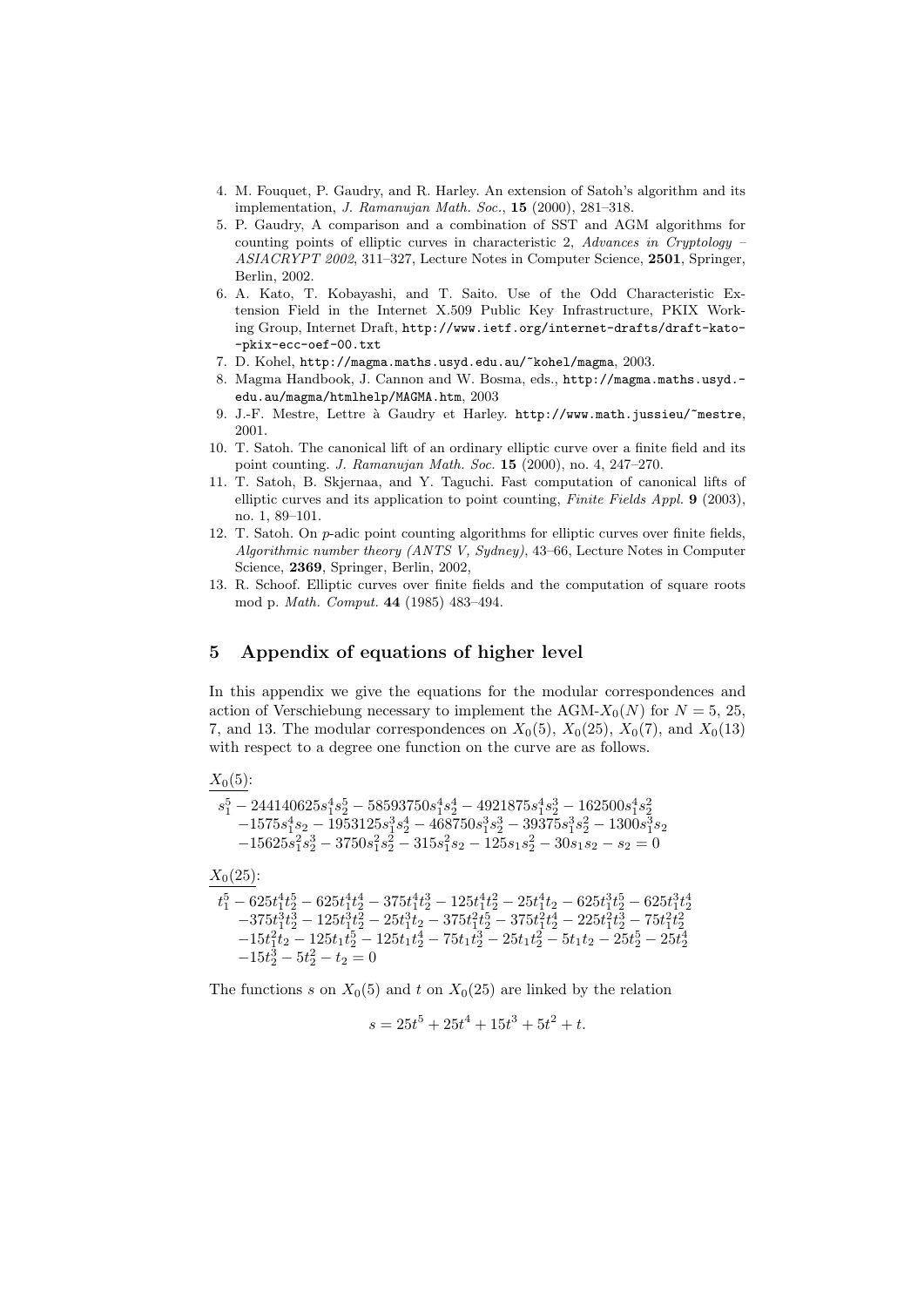$s_1^7 - 13841287201s_1^6s_2^7 - 7909306972s_1^6s_2^6 - 1856265922s_1^6s_2^5 - 224003696s_1^6s_2^4$  $-14201915s_1^6s_2^3 - 422576s_1^6s_2^2 - 4018s_1^6s_2 - 282475249s_1^5s_2^6 - 161414428s_1^5s_2^5\\$  $- 37882978 s_1^5 s_2^4 - 4571504 s_1^5 s_2^3 - 289835 s_1^5 s_2^2 - 8624 s_1^5 s_2 - 5764801 s_1^4 s_2^5\\$  $-3294172s_1^4s_2^4 - 773122s_1^4s_2^3 - 93296s_1^4s_2^2 - 5915s_1^4s_2 - 117649s_1^3s_2^4 \\$  $- 67228 s_1^3 s_2^3 - 15778 s_1^3 s_2^2 - 1904 s_1^3 s_2 - 2401 s_1^2 s_2^3 - 1372 s_1^2 s_2^2 - 322 s_1^2 s_2$  $-49s_1s_2^2 - 28s_1s_2 - s_2 = 0$ 

 $X_0(13)$ :

 $\begin{array}{l} s_1^{13}- 23298085122481 s_1^{12} s_2^{13}- 46596170244962 s_1^{12} s_2^{12}- 44804009850925 s_1^{12} s_2^{11} \\ -27020264402404 s_1^{12} s_2^{10}- 11283187332872 s_1^{12} s_2^{9}- 3409754413780 s_1^{12} s_2^{8} \end{array}$  $-758378576462s_1^{12}s_2^7-123855918940s_1^{12}s_2^6-14548002326s_1^{12}s_2^5\\$  $-1174999540 s_1^{{12}} s_2^{{4}}-59916584 s_1^{{12}} s_2^{{3}}-1623076 s_1^{{12}} s_2^{{2}}-15145 s_1^{{12}} s_2$  $-1792160394037s_{1}^{11}s_{2}^{12} - 3584320788074s_{1}^{11}s_{2}^{11} - 3446462296225s_{1}^{11}s_{2}^{10} \\$  $-2078481877108 s_1^{11} s_2^9 - 867937487144 s_1^{11} s_2^8 - 262288801060 s_1^{11} s_2^7\\$  $-58336813574s<sub>1</sub><sup>1</sup>s<sub>2</sub><sup>6</sup> - 9527378380s<sub>1</sub><sup>1</sup>s<sub>2</sub><sup>5</sup> - 1119077102s<sub>1</sub><sup>1</sup>s<sub>2</sub><sup>4</sup>$  $-90384580 s_1^{11} s_2^3 - 4608968 s_1^{11} s_2^2 - 124852 s_1^{11} s_2 - 137858491849 s_1^{10} s_2^{11} \\$  $\begin{array}{l} -275716983698 s_1^{10} s_2^{10} -265112484325 s_1^{10} s_2^9 -159883221316 s_1^{10} s_2^8\\ -66764422088 s_1^{10} s_2^7 -20176061620 s_1^{10} s_2^6 -4487447198 s_1^{10} s_2^5 \end{array}$  $-732875260 s_1^{10} s_2^4 - 86082854 s_1^{10} s_2^3 - 6952660 s_1^{10} s_2^2 - 354536 s_1^{10} s_2 \\$  $\begin{array}{l} -10604499373 s_1^9 s_2^{10} - 21208998746 s_1^9 s_2^9 - 20393268025 s_1^9 s_2^8 \\ -12298709332 s_1^9 s_2^7 - 5135724776 s_1^9 s_2^6 - 1552004740 s_1^9 s_2^5 \\ -345188246 s_1^9 s_2^4 - 56375020 s_1^9 s_2^3 - 6621758 s_1^9 s_2^2 - 534820 s_1^9 s_2$  $-815730721s_1^8s_2^9 - 1631461442s_1^8s_2^8 - 1568712925s_1^8s_2^7 - 946054564s_1^8s_2^6\\$  $-395055752s_1^8s_2^5 - 119384980s_1^8s_2^4 - 26552942s_1^8s_2^3 - 4336540s_1^8s_2^2 \nonumber$  $-509366s_1^8s_2 - 62748517s_1^7s_2^8 - 125497034s_1^7s_2^7 - 120670225s_1^7s_2^6$  $-72773428 s_1^7 s_2^5 - 30388904 s_1^7 s_2^4 - 9183460 s_1^7 s_2^3 - 2042534 s_1^7 s_2^2 \label{eq:10}$  $\label{eq:335580s} - 333580 s_1^7 s_2 - 4826809 s_1^6 s_2^7 - 9653618 s_1^6 s_2^6 - 9282325 s_1^6 s_2^5 - 5597956 s_1^6 s_2^4$  $- 2337608 s_1^6 s_2^3 - 706420 s_1^6 s_2^2 - 157118 s_1^6 s_2 - 371293 s_1^5 s_2^6 - 742586 s_1^5 s_2^5\\$  $-714025s_{1}^{5}s_{2}^{4}-430612s_{1}^{5}s_{2}^{3}-179816s_{1}^{5}s_{2}^{2}-54340s_{1}^{5}s_{2}-28561s_{1}^{4}s_{2}^{5} \\$  $-57122s_1^4s_2^4 - 54925s_1^4s_2^3 - 33124s_1^4s_2^2 - 13832s_1^4s_2 - 2197s_1^3s_2^4$  $-4394s_1^3s_2^3 - 4225s_1^3s_2^2 - 2548s_1^3s_2 - 169s_1^2s_2^3 - 338s_1^2s_2^2$  $-325s_1^2s_2 - 13s_1s_2^2 - 26s_1s_2 - s_2 = 0$ 

We note that a canonical lift only exists for the invariants of ordinary curves. The supersingular points, in contrast, fail to converge, and are in fact poles of each the chosen functions for the lifting process. In characteristics 2 and 3 the  $j$ -invariant  $\theta$  is supersingular, which explains why we take as starting point of our canonical lifting algorithm  $1/j \equiv s_1 \equiv t_1 \cdots \mod p$ . For p equal to 5 the j-invariant of a supersingular curve is also 0, and the starting point of lifting is therefore also  $1/j \equiv s_1 \equiv t_1 \mod 5$ . However for 7 and 13 the starting points of the lifing algorithms are  $1/(j + 1) \equiv s_1 \mod 7$  and  $1/(j - 5) \equiv s_1 \mod 13$ , corresponding to the supersingular  $j$ -invariants 6 and 5, respectively.

To complete the specification of the algorithms for  $X_0(5)$ ,  $X_0(7)$ , and  $X_0(13)$ , it remains to give the action of Verschiebung on the differentials of a generic curve

 $X_0(7)$ :